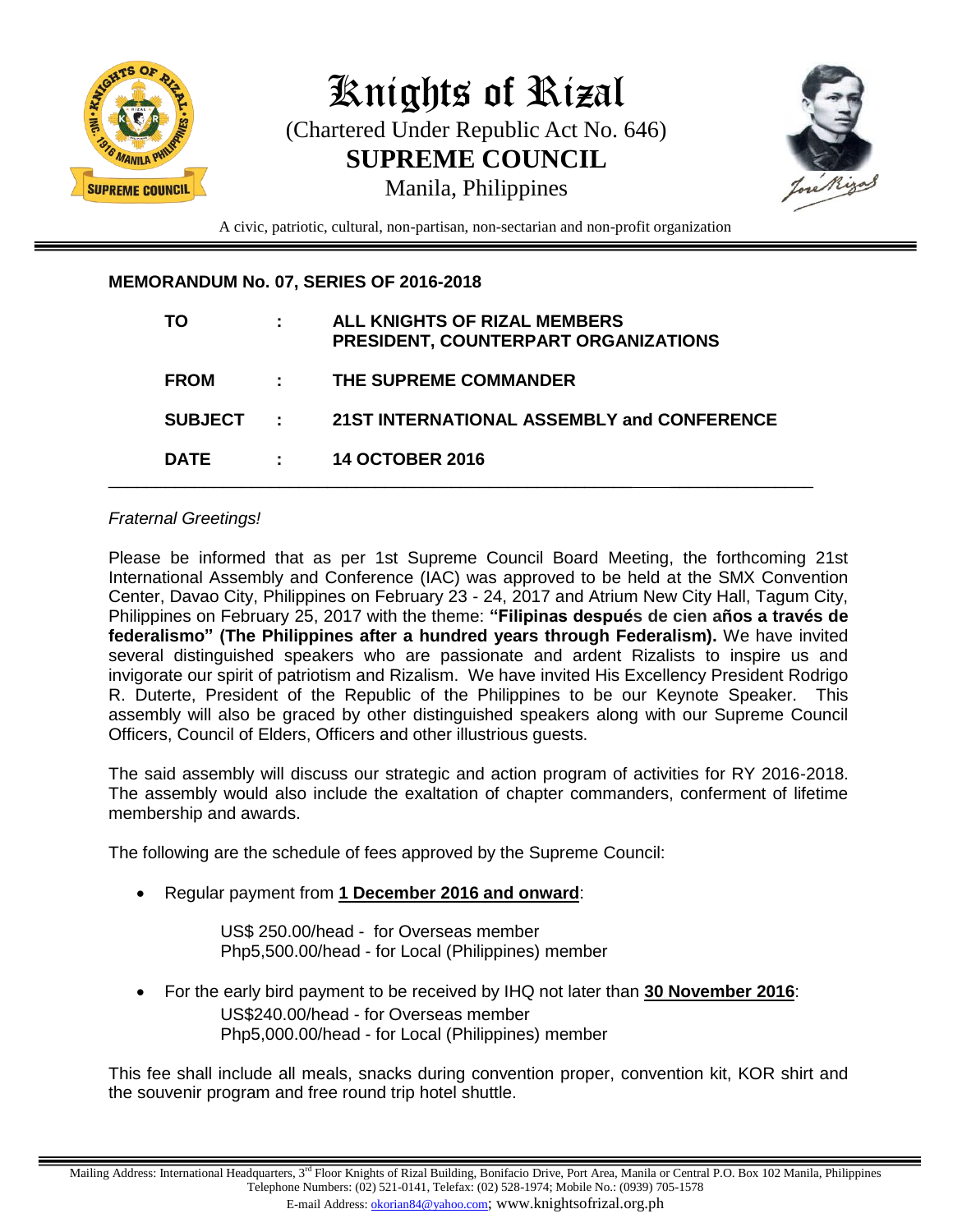For Counterpart Organizations and Guests US\$ 200.00 /head – for Overseas Counterpart Organization members and accompanying guests Php3,000.00/head - for Local Counterpart Organization members and accompanying guests

\_\_\_\_\_\_\_\_\_\_\_\_\_\_\_\_\_\_\_\_\_\_\_\_\_\_\_\_\_\_\_\_\_\_\_\_\_\_\_\_ \_\_\_\_\_\_\_\_\_\_\_\_\_\_\_\_\_\_ \_\_\_\_\_\_\_\_\_\_\_\_\_\_

This fee shall include all meals and snacks during convention proper with free round trip hotel shuttle.

Payment of checks must be made payable to the "**Order of the Knights of Rizal**" and maybe deposited in any of the accounts hereunder listed. A copy of the deposit slip must thereafter be emailed to the Knights of Rizal official address: **[okorian84@yahoo.com](mailto:okorian84@yahoo.com)** and copy furnished *[kordavaochapter@gmail.com](mailto:kordavaochapter@gmail.com)* for proper recording and crediting.

#### **1. Bank of the Philippine Islands**  Intramuros Branch, Manila US \$ Savings Account No. 4954-0143-18 *Swift Code: BOPIPHMM*

#### **2. Land Bank of the Philippines**

Intramuros Branch, Manila Peso Current Account No. 0012-1168-88 Swift Code: TI BPPHMMA XXX

Copy of the Program and List of hotels with special price shall be forwarded later. For other inquiries you may have, kindly communicate with the International Headquarters with the following contact references:

Tel No.: (0063 2)521 0141 Mobile: 0918.907.7363 Mobile: 0939.705.1578 / 0995.190-4159 Email Address: [okorian84@yahoo.com](mailto:okorian84@yahoo.com)

#### **Ms. Maureen Fernandez Sir Rene Elias C. Lopez, KGOR**

TeleFax No.:(0063 2)528 1974 Email Address: kordavaochapter@gmail.com

Furthermore, to give ample time to our Prefectural Tribunals to review, screen and approve recommendations, may we request that all recommendations for awards and elevation of ranks with proper documentation and endorsement from respective Area and Regional Commanders be submitted not later than **30 December 2016**. No submission of recommendations will be entertained beyond this date.

Finally, please be guided that all subsequent issuances pertinent to the 21<sup>st</sup> International Assembly and Conference shall emanate from the Supreme Commander.

Looking forward for your positive response and your active participation on our 21<sup>st</sup> International Assembly.

Fraternally yours, **SIR REYNATO'S. PUNO**